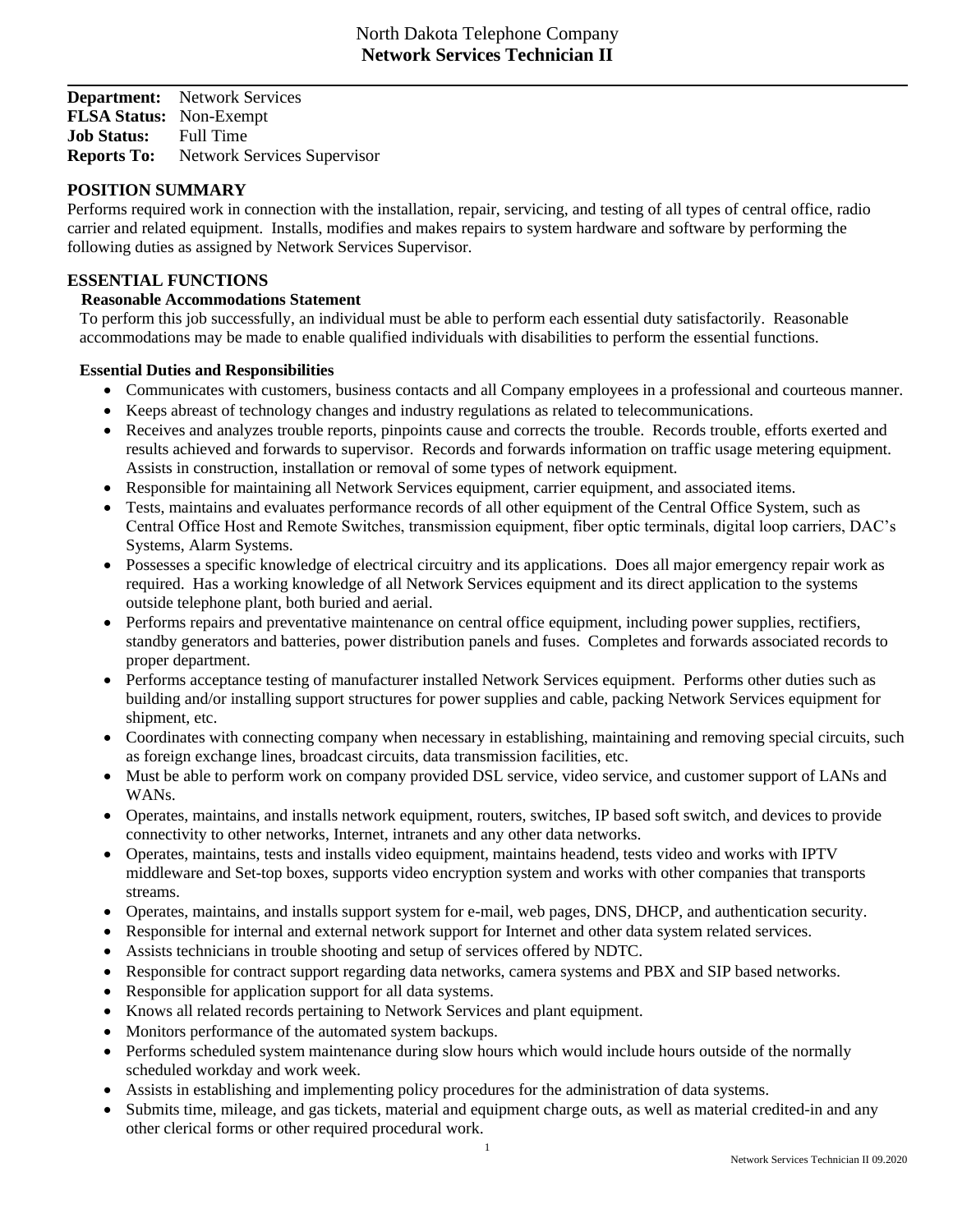- Ensures that vehicle, tools, and working equipment assigned are properly used and kept in good working order and that any required repairs are promptly reported. Complies with all traffic laws, safety rules, regulations and safe practices while operating the vehicle assigned.
- Ability to take after hours call out for trouble calls
- Performs On-Call duty when implemented and assigned by the Company.
- Adheres to Company policies and safety regulations/guidelines.
- Performs all other related duties as assigned by Management.\*

 \* These tasks do not meet the Americans with Disabilities Act definition of essential job functions and are usually less than 5% of time spent. However, these tasks still constitute important performance aspects of the job.

# **SUPERVISORY RESPONSIBILITIES**

This job has no supervisory responsibilities.

# **POSITION QUALIFICATIONS:**

The requirements listed below are representative of the knowledge, skill, and/or ability required to perform the essential duties satisfactorily. Reasonable accommodations may be made to enable individuals with disabilities to perform the essential functions.

- Proficient knowledge in Company's telecommunications systems pertaining to position.
- Possesses excellent organizational, analytical, and problem solving skills.
- Ability to read, analyze, interpret, and comprehend job related documents/manuals, specialized information to effectively perform job duties.
- Ability to work with frequent interruptions.
- Ability to organize and prioritize multiple work assignments
- Ability to pay close attention to detail
- Applies common sense understanding to carry out instructions furnished in written, oral, or diagram form.
- Ability to communicate effectively, clearly, and concisely both verbally and in written form.
- Ability to communicate with customers, co-workers and various business contacts in a professional and courteous manner in order to maintain good internal and external customer relations.
- Ability to think creatively to produce new concepts/ideas; looks beyond standard solutions.
- Demonstrates dependability through good attendance and adherence to schedules/policies.
- Ability to accept responsibility for conduct/actions.
- Ability to calculate figures and amounts as applicable for job duties.
- Ability to effectively present information and respond to questions in an individual or group setting.
- Ability to maintain strict confidentiality guidelines in accordance with company policy.
- Ability to work independently, function effectively as a team player, and project a positive attitude.
- Good working knowledge of Company products/services, policies and procedures.
- Ability to travel overnight for training, meetings, and conferences.

# **EDUCATION and/or EXPERIENCE**

Associate's degree (A.A.) in Information Technology or two-year degree in Telecommunications; 5 years equivalent related experience and/or training; or equivalent combination of education and experience demonstrating proficiency in the Company's current telecommunications systems. Must be able to read and interpret circuit diagrams and technical documents relating to the equipment being supported. Must be able to use voltmeters and test equipment used in isolating trouble in the Company's IP and switching networks.

#### **Preferred Education/Experience**

 Required Education/Experience as indicated above plus working knowledge of routing and switching equipment, IT certifications, ISP (Internet Service Provider) experience and knowledge of UNIX systems, soft switch platform, and legacy switching network technology.

# **CERTIFICATES, LICENSES, REGISTRATIONS**

Valid Drivers License and maintaining insurability under the Company's insurance plan is required.

# **PHYSICAL DEMANDS / WORK ENVIRONMENT**

The physical demands described here are representative of those that must be met by an employee to successfully perform the essential functions of this job. The work environment characteristics described here are representative of those an employee encounters while performing the essential functions of this job. Reasonable accommodations may be made to enable individuals with disabilities to perform the essential functions.